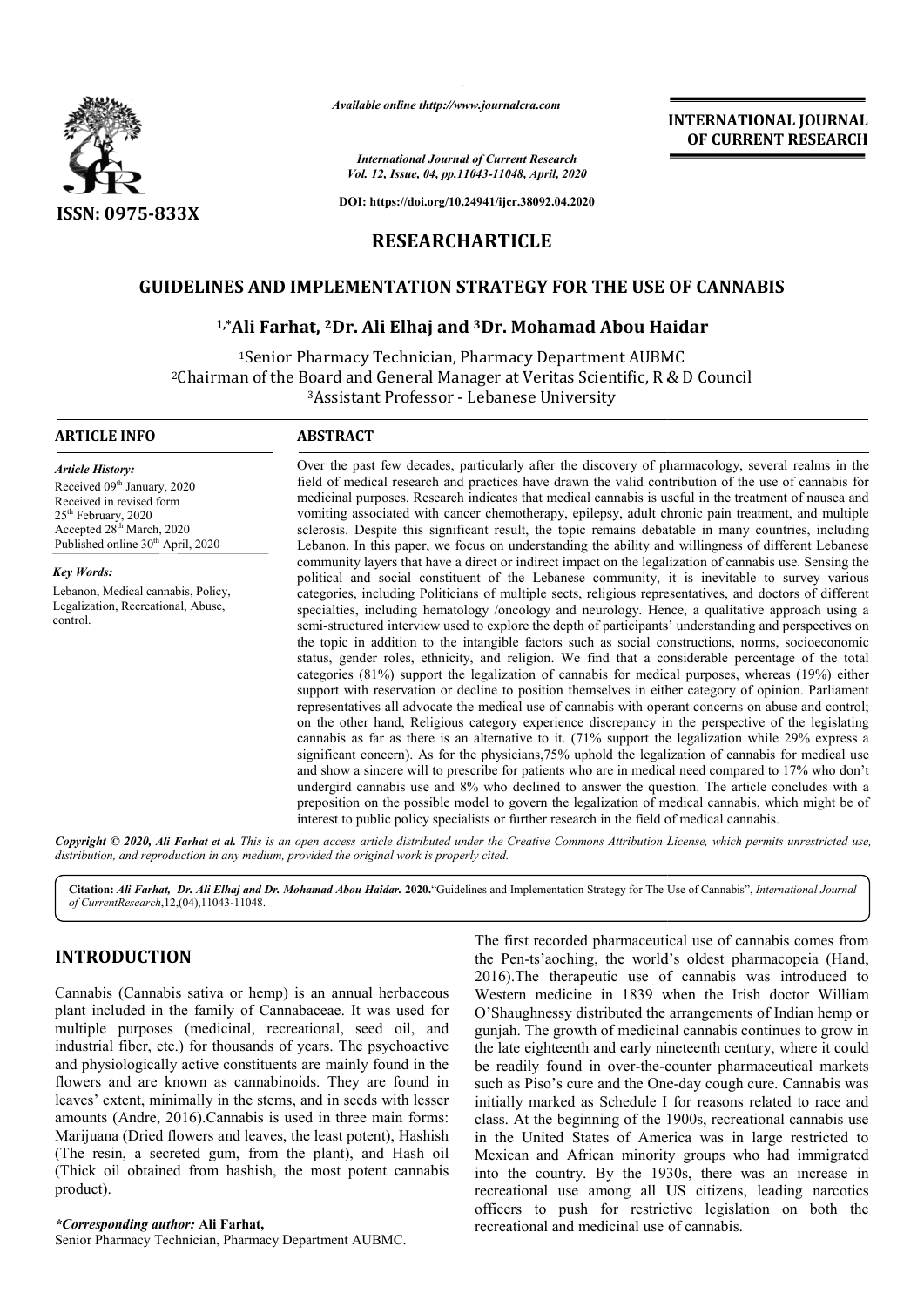Over thousands of years, many different cultures had been exposed to cannabis and often realized the medicinal application of cannabis use. When cannabis was introduced to Western medicine, its therapeutic applications were swiftly recognized, and its use spread rapidly. Around 23 countries worldwide legalized medicinal cannabis use, where some authorized recreational cannabis uses also. In the United States, around 33 states legalized medical cannabis, where recreational cannabis is legal in 10 states (Alaska, California, Colorado, Maine, Massachusetts, Michigan, Nevada, Oregon, Vermont, and Washington) (Pacula, 2017; Leung et al., 2018). The same situation applied to many countries such as the Netherlands in 2003 (de Hoop, 2018).In 1992, in occupied Palestine, the hazardous substances law allowed the use of medicinal cannabis and research under strict regulations. Uruguay became the first country in the world to legalize cannabis for medical and scientific purposes, as well as for industrial and recreational use in 2014 (Cruz, 2018).On the 11th of December 2018, New Zealand passed the Governmentsponsored Misuse of Drugs (Medicinal Cannabis) Amendment Act to allow terminally ill people to consume medicinal cannabis. Cannabis is widespread in many Arab countries where the possession of a single joint can lead to jail. However, some governments acknowledge the harmful effects of their policies and are seriously considering a change in the law.

Lebanon: The cultivation, sale, and possession of any form of cannabis for medical or recreational purposes are illegal in Lebanon (673/98 date 16-3-98) signed by President Elias Hrawi. Cannabis use is widespread in Lebanon, particularly among the youth (high school students and university students). Cannabis market expanded due to civil war from 1975-1990,In 2011, Lebanon ranked within the world's top five sources of cannabis by the United Nations office on drugs and crime. In 2014, the legalization of cannabis cultivation was brought back to the discussion by politicians. In 2018, after a five-year study done by McKinsey Company, the report released and recommended that Lebanon should initiate the development of a cannabis regulatory framework (Mckinsey, 2018).The report considered that such a step would yield around 1 billion \$ /year, and medicinal cannabis will increase the GDP percentage and decrease the unemployment rate. The report provided a future vision with estimated high economic benefits that yield a high percentage of revenues to the local economy (Ajami, 2018).

After the release of the McKinsey report, the Lebanese Parliament is preparing to study and adopt the necessary legislative forms to legalize the cultivation of cannabis and its manufacture for medical uses. LAU held an event chaired by spearhead professor Dr. Mohammad Mroueh introducing its initiative to establish the Medicinal Cannabis Research Center, which aims to generate evidence-based knowledge on the potential medical value of Lebanon-grown cannabis. LAU's center will be a first in Lebanon and the region (Ajami, 2018). Last year after urgent requests from policymakers and

stakeholders, K2P (knowledge to policy) founded by the Faculty of Health Sciences (FHS) at the American University of Beirut conducted a study through summarizing research evidence drawn from systematic reviews and single research studies. K2P studied Legalizing Cannabis Cultivation and discussed the argument if Lebanon ready and what we need to know (NadeenHilal, 2018).

Professor Mohamad Farran, Faculty of Agricultural & Food Sciences (FAFS), at the American University of Beirut, was invited to deliver a detailed presentation to the Lebanese parliamentary committee considering the legalization of cannabis for medical and industrial (fiber) purposes, as a substitute to the narcotic plant. Dr. Farran discussed three varieties of cannabis (Sativa, indica, and ruderalis) and presented the uses of each and the proper soil and conditions for its growth. The presentation included recommendations for production and marketing through establishing a unit in the Bek'aa valley to grow the plants and selling the produce in collaboration with the private sector, universities, research facilities, grower associations, pharmaceutical industries, etc. Such a unit would distribute medical cannabis to interested farmers and facilitate the export of the resulting produced Lebanon is famous for its cannabis production and is particularly renowned for its top-quality hash. Implementing the McKinsey & Company report (Mckinsey, 2018) would substantially help Lebanon's economy, which is the third most-indebted nation in the world. It can also lead to economic diversification and therefore open new markets as by Lebanese Minister of Economy and Trade, Raed Khoury.

In July and September 2018, the speaker of the Lebanese Parliament and "Amal Movement" leader, Nabih Berry, introduced two different legalization bills. The two bills proposed by two rival political parties: the first one submitted by the "Lebanese Forces" MP for Baalbeck-Hermel, Antoine Habchi, while the second one was introduced by the "Tanmeiah & Tahrir" parliamentary bloc. Both bills aim to legalize the growing of cannabis for medicinal, industrial, and research purposes through two different approaches. The bill introduced by Habchi proposed putting pharmaceutical companies into direct contact with producers in Lebanon. At the same time, Berry's proposal calls for the creation of a statecontrolled entity, similar to the "La régielibanaise des tabacs et tombacs," to manage the industry. A third bill was later on introduced by "Strong Lebanon bloc" through Dr. Mario Aoun that aims to legalize cannabis through the regulatory body under the supervision of the ministry of public health. All three bills recommended the importation of a specific type of plant, rich in CBD, rather than using the ones found in Lebanon. With all the detailed history mentioned, did the Lebanese leaders in favor of integration within the new trends and move forward, or they prefer to stay in a steady zone disregarding all economic benefits?

# **MATERIALS AND METHODS**

The essence of this research discusses people's perspective and their opinion regarding the legalization issue. The target is to test knowledge, readiness status, and the actions needed to go through the legalization process. Thus far, there are no clear studies done concerning this topic; therefore, this research focuses on the phenomenology and the different perspectives of concerned, religious and political, parties along with individuals with medical backgrounds. A qualitative study is chosen since it matches and serves the point of this project. A semi-structured interviewing system was conducted and a set of open-ended questions prepared for each related category. The interview questions covered seven categories (religious representatives, ministers, and MPs. MoPH, physicians, patients, DEA, Ministry of Justice).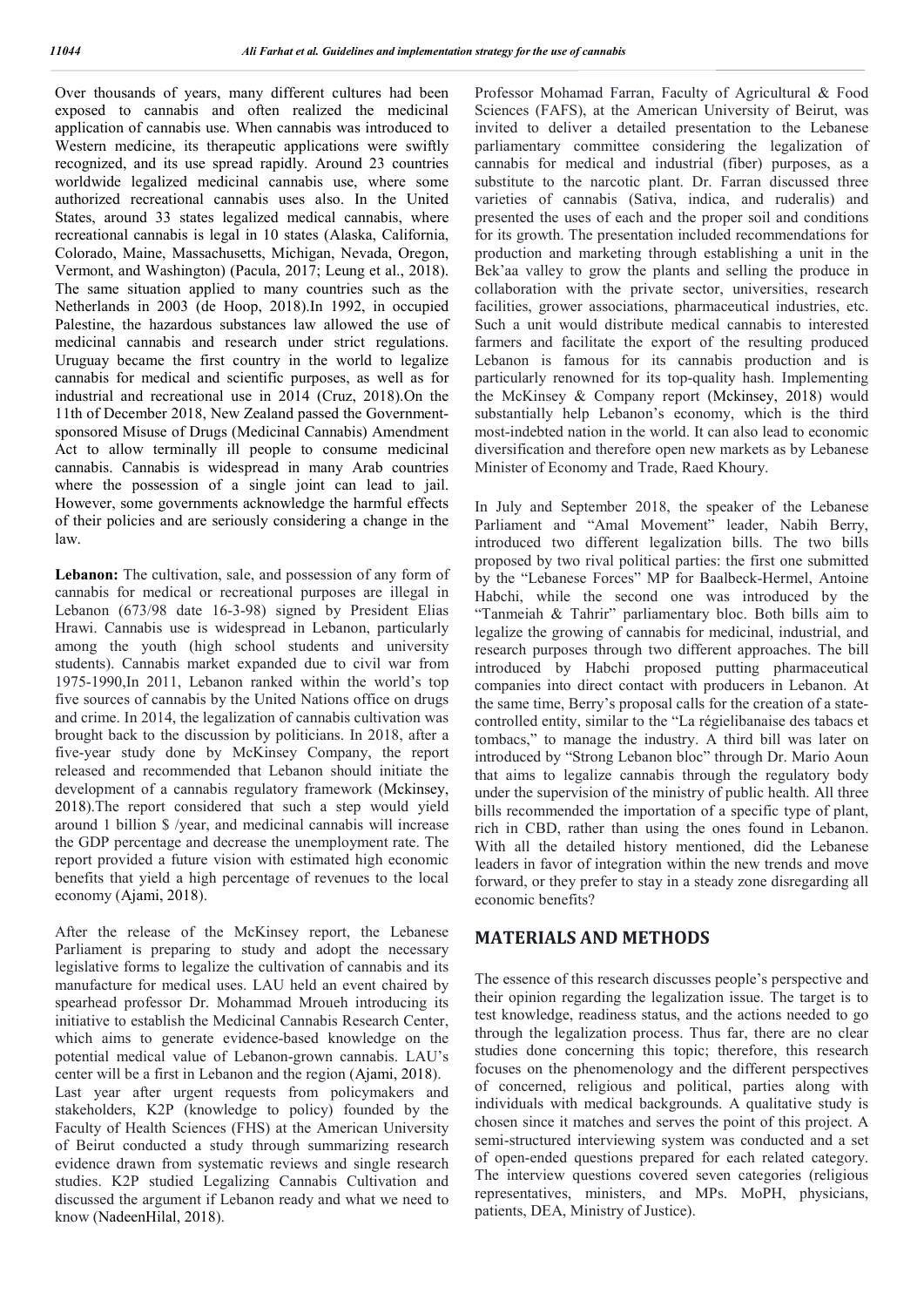The chosen categories integrate with the process of legalization either as legislative, control, support, or as beneficiary.

# **RESULTS**

**Religious Category:** The participants include Shia, Sunni, Druze, Catholic, Greek Orthodox, and Armenian Catholic and Armenian Orthodox. They all share a standard knowledge level and consider patient health a top priority. While the majority praised and was aware of the benefits that the use of cannabis has on patient's health, others raised red flags regarding the adverse effects that the legalization might have on the community. Furthermore, they all agreed that medical experts are the ones to decide whether cannabis legalization is beneficial, all while showing some concerns. Overall, 71 % supported the legalization process, and 29 % were concerned.

**Table A.1.1. Religious category perception of legalization process**

| Participants      | answer    | total        | sum | percentage |
|-------------------|-----------|--------------|-----|------------|
| Shia              | yes       | yes          |     | 71%        |
| Druze             | concerned | no           | O   | $0\%$      |
| Catholic          | yes       | concerned    |     | 29%        |
| Greek Orthodox    | yes       | total number |     | 100%       |
| Armenian Orthodox | yes       |              |     |            |
| Armenian Catholic | yes       |              |     |            |
| Sunni             | concerned |              |     |            |

**Table A.1.2: Ministers and Parliament member's perception of legalization process**

| Parliament Members | answer | total        | sum | percentage |
|--------------------|--------|--------------|-----|------------|
| FadiAlame          | yes    | yes          |     | 87.5%      |
| Paula Yaccobian    | yes    | no           |     | 12.5%      |
| Mario Aoun         | yes    | total number | 8   | 100.0%     |
| Yaccoub Sarraf     | yes    |              |     |            |
| Elias Hankach      | yes    |              |     |            |
| Assem Araji        | yes    |              |     |            |
| Wael Abou Faour    | yes    |              |     |            |
| Hussein Haj Hassan | no     |              |     |            |

**Table A.1.3: Physician's perception of legalization process.**

| Physician      | answer    | total        | sum | percentage |
|----------------|-----------|--------------|-----|------------|
| $N.A(newor-S)$ | no        | yes          | 9   | 75%        |
| M.G(hem-onc)   | yes       | no           | 2   | 17%        |
| J.K (hem-onc)  | yes       | no answer    |     | 8%         |
| F.K (hem-onc)  | yes       | total number | 12  | 100%       |
| A.T (hem-onc)  | yes       |              |     |            |
| F.A (hem-onc)  | yes       |              |     |            |
| H.A (hem-onc)  | yes       |              |     |            |
| S.T (hem-onc)  | yes       |              |     |            |
| G.K (A.P.M)    | yes       |              |     |            |
| R.Y (A.P.M)    | yes       |              |     |            |
| W.S (psych)    | no        |              |     |            |
| $B.Y$ (neuro)  | no answer |              |     |            |

**Ministers and Members of the Parliament:** This category includes eight members: Minister Hussein Haj Hasan, Minister Yaccoub Sarraf, Minister Wael Abou Faour, MP Fadi Alame, MP Paula Yaccobian, MP Mario Aoun, MP AssemAraji. The general perception is divided through supporting the legalization process. They share a standard knowledge level; moreover, there is general agreement on the economic and health benefits of cannabis. The majority concurred that Lebanon is incapable of proceeding with the cannabis legalization unless it's bound to a clear and strict legislative bill provided from experts on this matter. Some of the participants mentioned that laws and regulations from other countries could be applied.

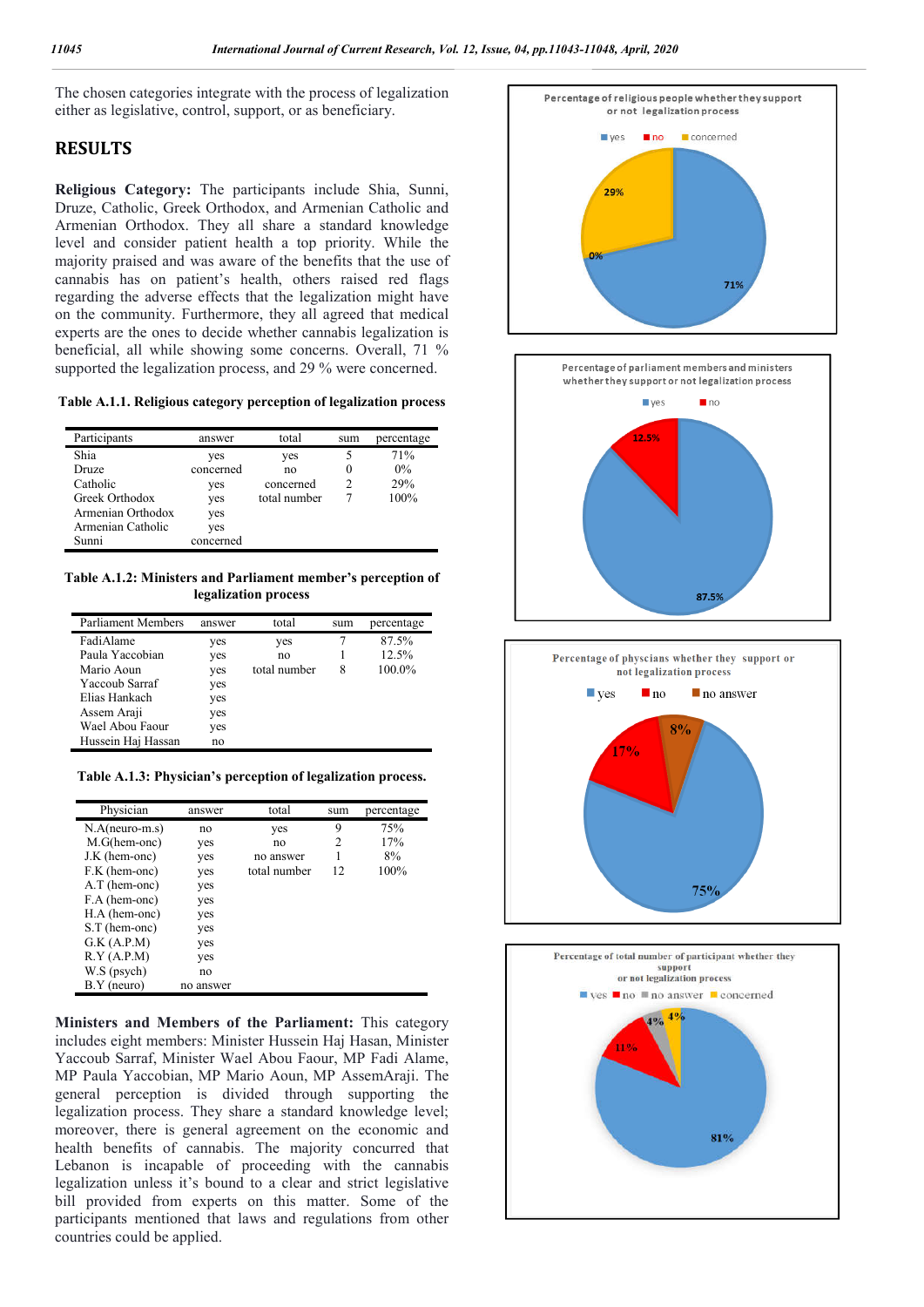| category     | MPs and ministers | Physicians | Religious | MoPH | total | percentage |
|--------------|-------------------|------------|-----------|------|-------|------------|
| Yes          |                   |            |           |      |       | 81%        |
| No           |                   |            |           |      |       | 11%        |
| no answer    |                   |            |           |      |       | 4%         |
| concerned    |                   |            |           |      |       | 4%         |
| total number |                   |            |           |      |       | 100%       |
|              |                   |            |           |      |       |            |

**Table A.1.4: All respondent perception of legalization process**

All respondents were concerned about the abuse and the incapacity to maintain control over the legal process. Overall, seven members (87.5%) support the legalization of cannabis, and only one member (12.5%) was against it.

**Table A.1.5 Medical cannabis legalization timeline**

| Country                         | Year of legalization |
|---------------------------------|----------------------|
| Occupied palestine              | 1992                 |
| USA (californiaarizona)         | 1996                 |
| Canada                          | 2001                 |
| Netherlands                     | 2003                 |
| Finland                         | 2008                 |
| United Kingdom                  | 2010                 |
| Italy                           | 2013                 |
| Czech Republic                  | 2013                 |
| France                          | 2013                 |
| Uruguay                         | 2014                 |
| Croatia                         | 2015                 |
| Jamaica                         | 2015                 |
| Chile                           | 2015                 |
| <b>COLOMBIA</b>                 | 2015                 |
| Philippines                     | 2016                 |
| Australia                       | 2016                 |
| Germany                         | 2017                 |
| <b>Brazil</b>                   | 2017                 |
| Mexico                          | 2017                 |
| Peru                            | 2017                 |
| Poland                          | 2017                 |
| Puerto Ricco                    | 2017                 |
| Greece                          | 2018                 |
| New Zealand                     | 2018                 |
| Oklahoma & Vermont states (USA) | 2018                 |

**MoPH:** The interview reflects the opinion of Dr. Marie Therese Matar, the head of the narcotics department in the ministry of public health. Based on her personal opinion, there is no precise control policy for medical cannabis, only proposed ideas. Thus, a high level of collaboration between the numerous key players responsible for such legalization is essential and required. A professional team or committee responsible for all necessary research and updates, as well as the subsequent follow-ups and the set of mandatory measures to control and govern the legalization process, must be formed to facilitate this latter for medical purposes.

**Physicians:** This category includes professors and doctors of different specialties, including hematology /oncology and neurology. the participants selected from top academic and private hospitals in Lebanon. They agreed that medical cannabis is highly recommended, not as a sole agent for all indicated medical cases (including end-stage cases) but as a supportive care agent. While some were aware of and acknowledged the high success rate of cannabis use for medical purposes, others indicated that more evidence-based research is needed. 17% of them did not approve of its use and considered that cannabis does not have a high success rate of beneficial effects. On a separate note, the prescription of medical cannabis should be restricted to some specialties and not generalized. A majority of 60% showed their willingness to prescribe cannabis, 20% refused the concept while the other 20% preferred waiting for more research to be provided.

However, all of them settled on the idea of treating and processing cannabis as all other narcotic drugs, if legalized. Overall, 75% of the interviewed physicians supported the legalization of medical cannabis, while 17 % were against it, and the rest eight % preferred not to answer.

## **DISCUSSION**

All religious and political parties share essential knowledge about medical cannabis. While the religious parties and medical professionals focused on the impact of cannabis on individuals' health, all political parties are more engrossed with the economic implications of cannabis legalization in Lebanon. There is a noticeable unity on the importance of having a legal pathway similar to all other narcotic drugs, and they also shared common concerns regarding the abuse or misuse of cannabis. MoPH and some parliament members focused on the plan for any legalization process.The majority supported the legalization of cannabis for medical purposes with an enormous 81% of the entire participants, while 11 % were against it.

#### **Conclusion**

The discussions pinpointed the status of cannabis in Lebanon and the possible ways to benefit from this field. During the study period, a remarkable lack of knowledge about medicinal cannabis was noticeable through some categories of the selected population. The awareness level needs improvement to obtain a comprehensive guide and thereby clarify the aim and the impact of such legalization and to provide a general understanding of the legal framework of the project. The ethical and moral concerns should be addressed to decrease the social stigma surrounding this topic and thus give grounds for the legalization process. The research and studies conducted around the world provided the necessary justification regarding the clinical indications of treatment with medicinal cannabis. The entire respondents were concerned about the controls and regulations of any legalization process. A governance issue emerged as a point of contention between the active parliament members; therefore, referring to experiments and trials from other countries can point out some ideas to proceed with such a step. Finally, Lebanon is capable of legalizing cannabis for medical purposes under a well-structured and controlled policy to avoid any abuse or misuse of cannabis.

#### **Recommendation**

- The formation of an independent organizing body RBMC, capable of managing and controlling the production process starting from cultivation until it reaches the end-user.
- RBMC coordinate and control the assigned roles between all involved ministries (Ministry of Agriculture, Ministry of Economy& Trade, Ministry of Public Health, Ministry of Interior& Municipalities, and Ministry of Justice).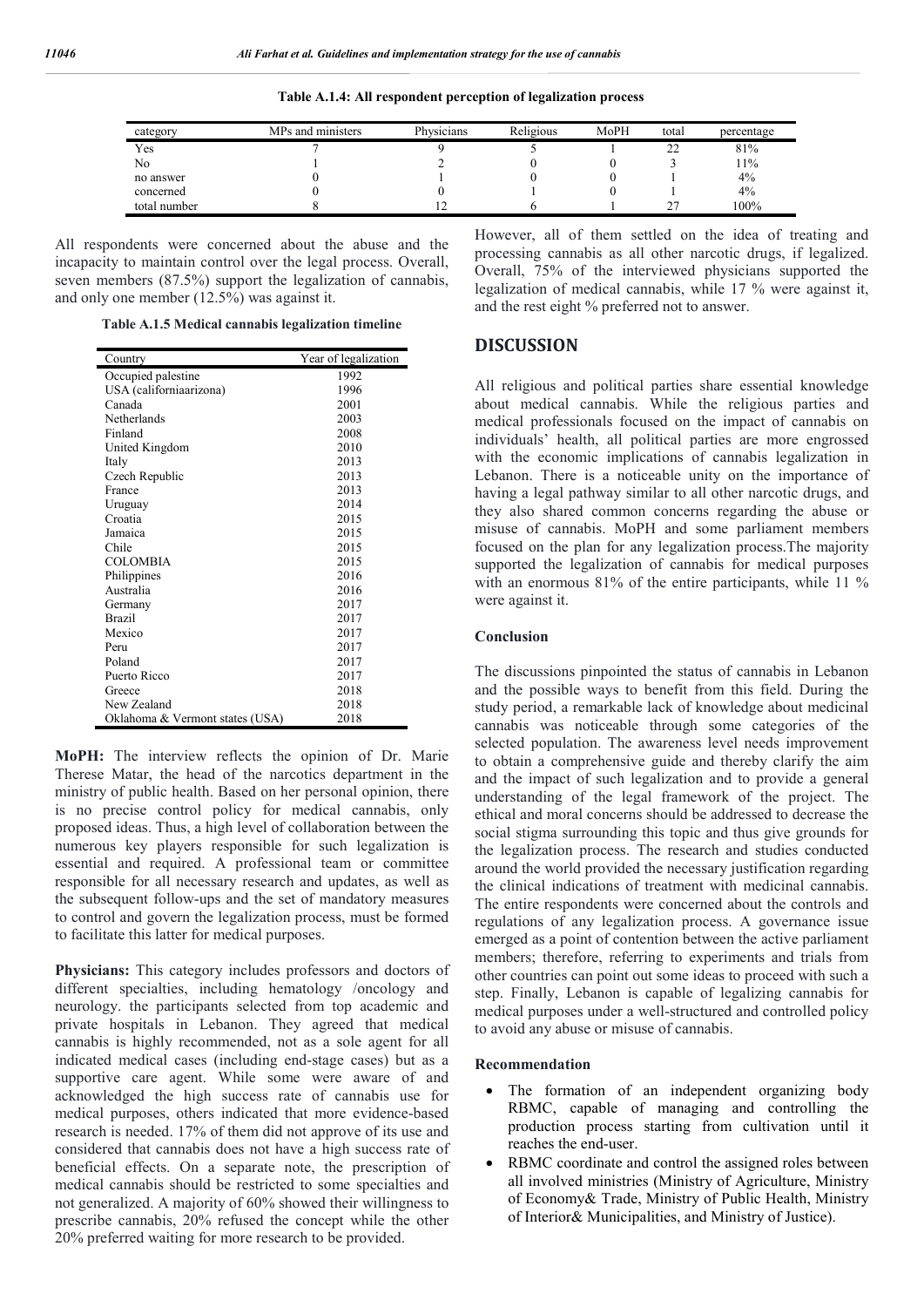The production process should be through local medical companies that are licensed and under control of RBMC.

**Ministry of Agriculture:** The Ministry of Agriculture is responsible for controlling the process of cultivation and issuing licenses to cultivate cannabis under clear and standard conditions.

**Ministry of Economy& Trade:** The responsibility of the ministry of economy is to specify the consumption by identifying the quantities, either to be exported out of the country or to be delivered to local companies for drug manufacturing in coordination with Mo PH.

**Ministry of Public Health (MoPH):** Mo PH will have a crucial role in the controlling process through auditing, monitoring, and follow-ups on the assigned sectors. Mo PH should develop a clinical research committee to audit and control the application of the various clinical pathways and provide scientific-based research to investigate medicinal cannabis success rates. On another note, Mo PH should select the most suitable and convenient medical companies interested in this industry, under strict and clear-up conditions and criteria.

Moreover, in collaboration and coordination with the Lebanese Order of physicians, Lebanese Order of pharmacists, and with the NSSF, the Mo PH will have to control prices after production and set clear-cut and strict policies and guidelines related to the prescription and administration procedures of cannabis-based drugs. On the other hand, consideration of medication coverage (by the social security fund) and patients' accessibility to cannabis, whether throughout community pharmacies across Lebanon or its availability, will be exclusive to the ministry itself.

**Ministry of Interior& Municipalities:** Establishing strict rules and regulations to control the whole process through DEA by supervising all ministries to support and direct their duties and actions to avoid any potential abuse or misuse of medicinal cannabis drugs. DEA is in charge due to its experience with anti-drug operations in case of breaking the law.

**Ministry of Justice:** Coordinate with DEA through the ministry of the interior to control medicinal cannabis use through strict controls and penal codes. Besides, to investigate any potential cases of drug abuse and take appropriate actions against the offenders. The ministry of justice will have to take into consideration the rehabilitation centers and transferring cases to these centers to help patients avoid addiction.

**Funding information:** The authors received no specific grant from any funding agency.

**Conflicts of interest:** The authors declare that there are no conflicts of interest**.**

#### **Abbreviations**

| Cannabidiol                               |
|-------------------------------------------|
| Drug Enforcement Administration or bureau |
| Ministry of public health                 |
| Member of Parliament                      |
| National Social Security Fund             |
|                                           |

| RBMC:  | Regulatory body of medical cannabis |
|--------|-------------------------------------|
| HEM:   | Hematology                          |
| ONC:   | Oncology                            |
| A.P.M: | Anesthesia Pain Management          |
| M.S:   | Multiple Sclerosis                  |
| NEURO: | Neurology                           |

## **REFERENCES**

- Abrams DI, Guzman M. 2015. Cannabis in cancer care. Clin Pharmacol Ther.97(6):575-86.
- Afsahi K, Darwich S. 2016. Hashish in Morocco and Lebanon: A comparative study. *Int J Drug Policy*., 31:190- 8.
- Ajami L. 2018. LAU introduces initiative to establish Medicinal Cannabis Research Center. Unlocking the Power of Lebanese Cannabis [Internet]. Available from: https://news.lau.edu.lb/2018/unlocking-the-power-oflebanes.php.
- Andre CM, Hausman JF, Guerriero G. 2016. Cannabis sativa: The Plant of the Thousand and One Molecules. *Front Plant Sci.,*7:19.
- Apostolou T. 2018. The Greek parliament adopted the law on medicinal cannabis March. Available from: https://www.diogenis.info/cms/files/2018/03/new-greeklaw-medical-kannabis-eng-1.pdf.
- Cerveny J, Chomynova P, Mravcik V, van Ours JC. 2017. Cannabis decriminalization and the age of onset of cannabis use. Int J Drug Policy.43:122-9.
- Cruz JM, Boidi MF, Queirolo R., 2018. The status of support for cannabis regulation in Uruguay 4 years after reform: Evidence from public opinion surveys. *Drug Alcohol Rev.,*37 Suppl 1:S429-S34.
- de Hoop B, Heerdink ER, Hazekamp A. 2018. Medicinal Cannabis on Prescription in The Netherlands: Statistics for 2003-2016. *Cannabis Cannabinoid Res.,*3(1):54-5.
- Dyer O. 2018. Canada's parliament legalises recreational marijuana. BMJ.361:k2715.
- Ellis RJ, Toperoff W, Vaida F, van den Brande G, Gonzales J, Gouaux B. et al., 2009. Smoked medicinal cannabis for neuropathic pain in HIV: a randomized, crossover clinical trial. *Neuropsychopharmacology*.34(3):672-80.
- Europe R, Loo M, Hoorens S, Hof C, Kahan J. 2003. Cannabis policy, implementation and outcomes.
- Fischer B, Kuganesan S, Room R. 2015. Medical Marijuana programs: implications for cannabis control policy- observations from Canada. *Int J Drug Policy.,*26(1):15-9.
- Ghiabi M, Maarefvand M, Bahari H, Alavi Z. 2018. Islam and cannabis: Legalisation and religious debate in Iran. *Int J Drug Policy.,*56:121-7.
- Hand A, Blake A, Kerrigan P, Samuel P, Friedberg J. 2016. History of medical cannabis. Cannabis: *Medical Aspects.,*9:387-94.
- Havelka J. 2019. Germany prepares to cultivate cannabis following government approval. January. Available from: https://www.potnetwork.com/news/germany-preparescultivate-cannabis-following-government-approval.
- Hughes B. 2017. Cannabis legislation in Europe: An Overview. The European Monitoring Centre for Drugs and Drug Addiction (EMCDDA)March. p. 1-32.
- Industry Development Plan: Developing a Medicinal Cannabis Industry in Victoria 2018–2021. In: Department of Economic Development J, Transport and Resources editor. January 2018.